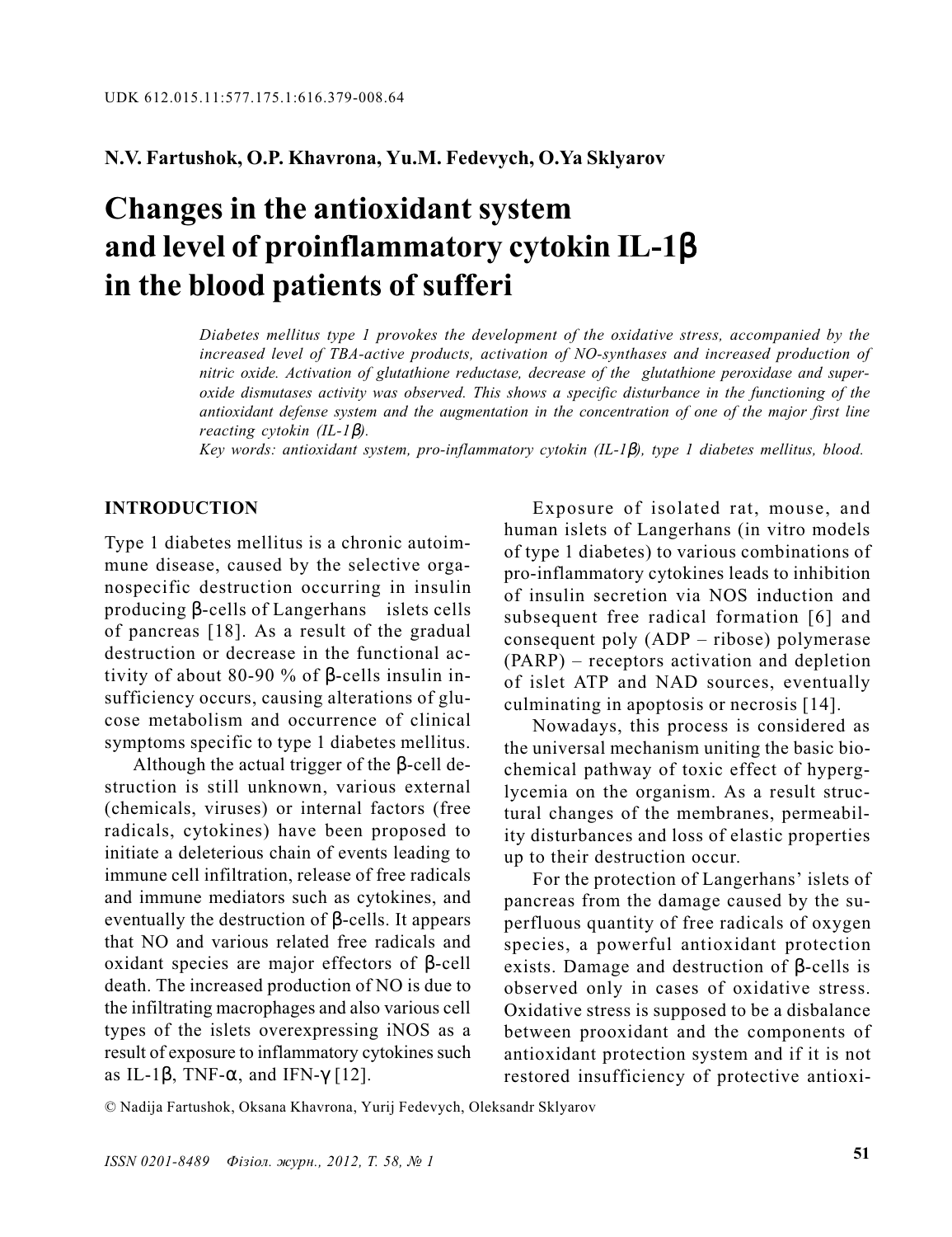dant enzyme complex develops, leading to the development of diabetes mellitus.

Aim: to investigate the changes in antioxidant system and the level of interleukin (IL-1β) in type 1 diabetes mellitus.

# METHODS

Hemolysate of erythrocytes and plasma fro type 1 diabetes mellitus patients were used. The research group included 25 patients with insulin dependent diabetes. Middle age of all patients was between 30-40 years. Among them there were 10 (40 %) men and 15 (60 %) women. Glicemic level (sugar in blood) ranged in  $8.5 - 10.7$  mmol/l. The control group included 10 healthy persons. Blood for biochemical research was taken from the ulnar vein at the first day of the hospital stay, 12 hours after last meal.

Intensity of lipid peroxidation processes was evaluated by measuring the level of malonyl dialdehyde (MDA), TBA (Thiobarbituric acid)-active substances on Beruheim F. method (modified by Timirbulatov R.A. and Selezneva's E.I.) [1]. Maintenance of the stability of metabolite  $\rm NO_2$  was defined by the method of Green L.C., David A.V.[7]. Activity of NO-synthase determined by the method of Sumbaeva V.V., Jasinska I.M. [13]. Activity of superoxidedismutase (SOD) was measured by means of restoration reaction of Nitrotetrazoline blue (NTB) to Nitroformazane [11]. Activity of glutathionreductase (GR) was defined by the level of decrease in the level of NADH+H+ in the course of glutathionreductase reactions, activity of glutathionperoxidase (GP) by the method [16] modified by Pereslegina I.A. Level of pro-inflammatory cytokine IL-1β was defined by means of ELISA method (Enzyme Linked Immunosorbent Assay). The received results were processed statistically based on the Student's criteria with the help of software program Microsoft Excel 8.0.

#### RESULTS AND DISCUSSION

Type 1 diabetes mellitus (or insulin-dependent diabetes mellitus) is characterized by autoimmune destruction of the pancreatic islets insulin producing β-cells resulting in prolonged periods of hyperglycaemia via reduced uptake of glucose and relative increase in glucagon secretion and gluconeogenesis [3].

Results shows that patients with type 1 diabetes mellitus had increased activity of peroxidative processes which was confirmed by 1,6-fold rise of the TBA-active products (Ð<0.05; table).

Such a considerable growth is an indicator of finishing process of free radical damage caused by polyunsaturated fatty acids (PUFA) and their elimination from the lipid bilayer of cell membrane [11]. Simultaneously there is rising of the maintenance a nitrite-

| Investigated indicators                                                  | Control          | Research                      |
|--------------------------------------------------------------------------|------------------|-------------------------------|
| TBA-reacting substances, mmol MDA/ml, plasma blood                       | $12.01 \pm 0.09$ | $19.82 \pm 0.56^*$            |
| SOD µmol NTB/ml · min, hemolysate of erythrocytes                        | $3.21 \pm 0.69$  | $1.32 \pm 0.88$ <sup>*</sup>  |
| GR, $\mu$ mol NADPH+H <sup>+</sup> /ml · min, hemolysate of erythrocytes | $6.02\pm0.60$    | $10.19 \pm 1.83$ <sup>*</sup> |
| GP, $\mu$ mol GSH/ml·min, hemolysate of erythrocytes                     | $27.81 \pm 2.50$ | $11.93 \pm 2.43$ <sup>*</sup> |
| NO <sub>2</sub> , µmol/l, plasma blood                                   | $5.84 \pm 0.36$  | $10.59 \pm 0.78$ *            |
| INOS, nmol NADPH+H <sup>+</sup> /min · mg Hb, hemolysate of erythrocytes | $78.8 \pm 0.42$  | 97.07±0.98*                   |
| IL-1 $\beta$ , pg/ml, plasma blood                                       | $3. \pm 0.62$    | $11.71 \pm 0.69^*$            |

Indicators of the levels pro- and antioxidant system type 1 diabetes mellitus in blood patients

Note:  $* P<0.05 - is significant with the changes that are probable concerning the value from the control$ group.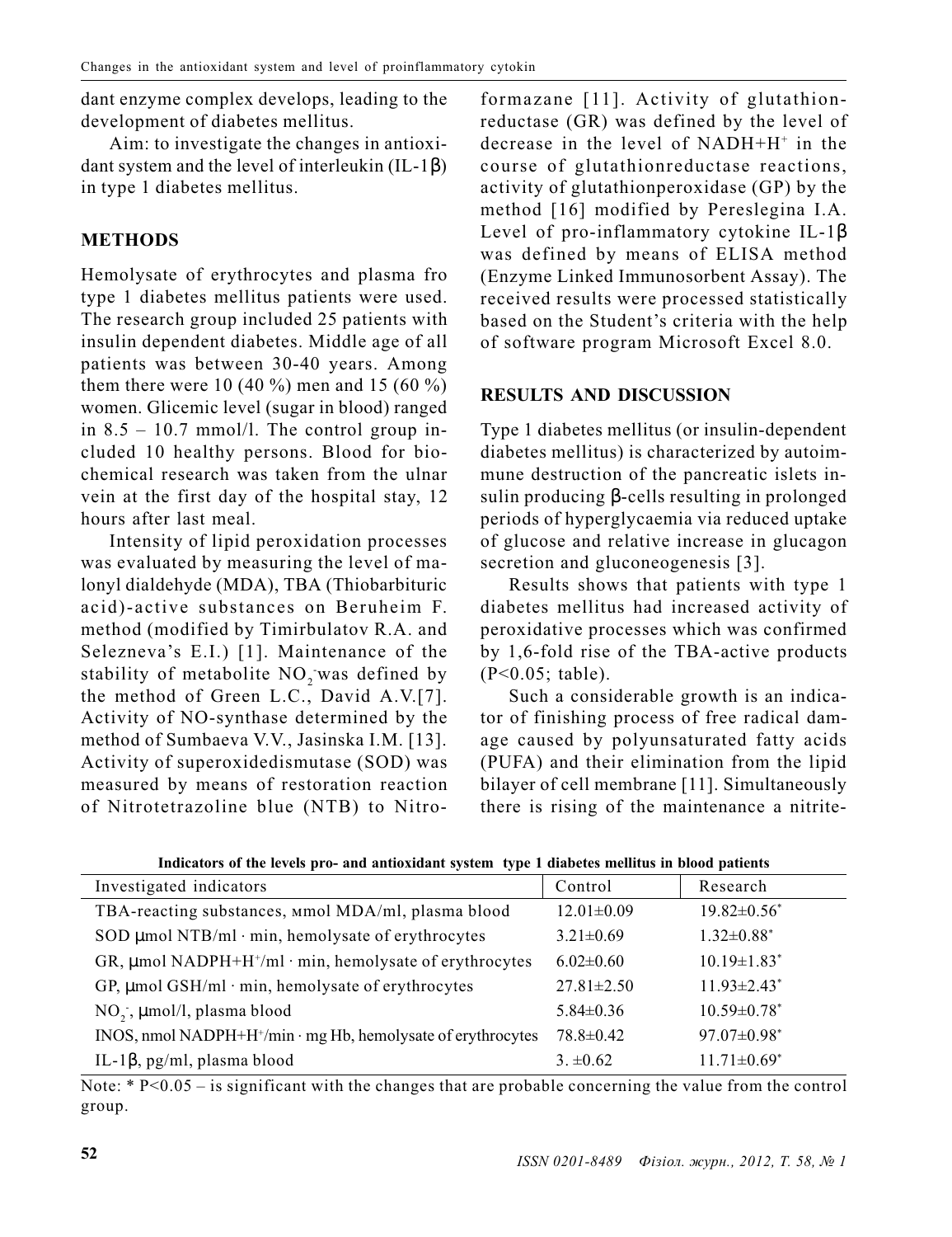anion in  $1,8$  times (P<0.05).

It leads to a condition in which NO losses its protective functions and renders vasodepressor and cytotoxic action. According to the changes of  $NO<sub>2</sub>$  there was an increasement activity of iNOS in 1,2 times (P<0.05) for the account of inducible form which is capable to produce NO in increased activity. Activity of the rising iNOS can be a result of an gene expression of the enzyme that proves to be a true augmentation of intracellular level of mRNA enzyme at hyperglycemia [12].

In conditions of oxidative stress which are elucidated by excessive generation of free radicals, especially-active forms of oxygen, oppression antioxidant protection system activity which is related to respective alterations of its components. Enzymatic protection is possible with the help of SOD, catalase and enzymes of glutathione systems-glutathionperoxidase, glutathionreductase and glutathiontransferase. These enzymes consistently reduce superoxide-radicals,  $\rm H_2O_2$  and organic hydroperoxides.

The primary form of active oxygen is superoxide anion that is detoxicated by superoxidedismutase. Activity of the last one was decreased 2,4-fold  $(P<0.05)$ . This may be a result of its modification both as active oxygen and its metabolites (peroxynitrite-anion) and glucose [13]. As a result of SOD inactivation the significant amount of superoxide anion is produced. Through the non - enzymatic pathway superoxid anion transforms into hydrogen peroxide which in turn activates the process of lipid peroxidation.

As a result of accumulation of these products and hydrogen peroxide, activity of glutathionperoxidase is decreased 2.3-fold as well, using the substrate which is reduced by glutathione, transforming it into the oxidized form. The glutathionreductase activity increased 1,7-fold and is referred on maintenance of glutathionperoxidase with reduced glutathione. This enzyme is plays a central role in protection against negative influence of oxidative stress at development of type 1 diabetes mellitus.

Increasing levels of NO considerably enhances the effect of free radicals oxidation. NO in such situation shows cytotoxic action, co-operating with  $O_2$  and forming a powerful oxidant nitro peroxide (ONOO- ) which induces the damage of DNA, mutations and inhibition of functions different enzymes. Therefore NO in high concentration can be the factor of endogenous intoxication which plays an essential role in the course of pathogenesis.

Type 1 diabetes mellitus is always connected with hyperglycemia witch triggers oxidative stress via multiple mechanisms including activation of the polyol pathway, glucose autooxidation, alterations of cellular redox state. Superoxide anion appears to play a particularly important role in the pathogenesis of diabetic cardiovascular dysfunction, and this reactive oxidant was reported to activate many of the above-mentioned pathways [14].

The cellular sources of superoxide anion are multiple and include NAD(P)H and xanthine oxidases, the arachidonic acid cascade (including cyclooxygenase and lipoxygenase), microsomal enzymes, and the mitochondrial respiratory chain, with the latter being the most important source in diabetes [15].

Hyperglycemia-induced superoxide production leads to increased expression of NAD(P)H oxidases, which in turn generate more superoxide anion. Through the activation of NF-κB, hyperglycemia favors increased expression of iNOS which can increase the generation of NO [16]. Multiple lines of evidence support the pathogenetic role of endogenous peroxynitrite formation in diabetic cardiovascular complications both in experimental animals and in humans [17].

Superoxide activates protein kinase C, polyol (sorbitol), hexosamine, and stress-signaling pathways leading to increased expression of inflammatory cytokines, angiotensin II, endothelin-1, and NAD(P)H oxidases, which in turn generate more (ONOO- ), which induces cell damage via lipid peroxidation, inactivation of enzymes and other proteins by oxidation and nitration.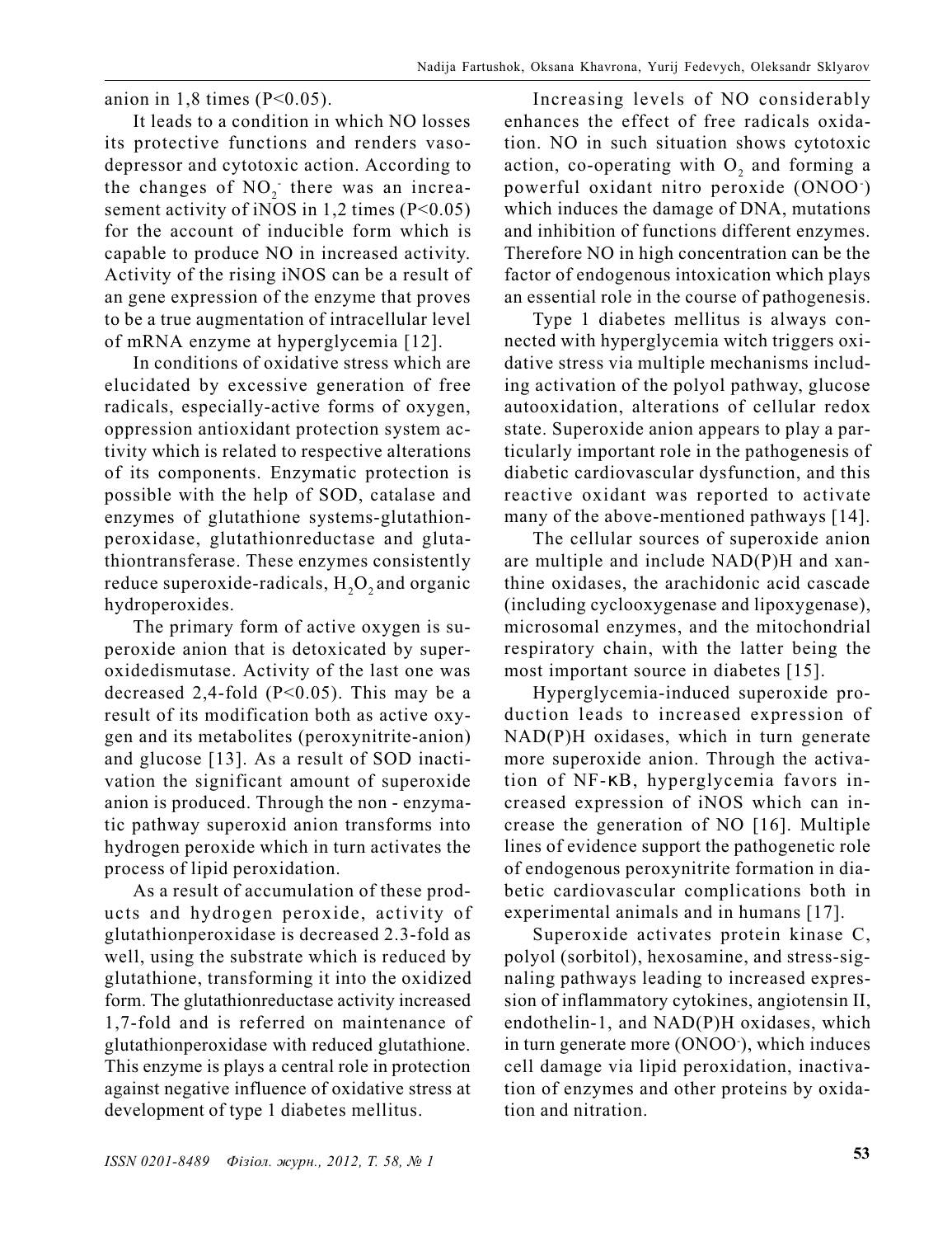Peroxynitrite also acts on mitochondria, triggering the release of proapoptotic factors such as pathways. Peroxynitrite, in concert with other oxidants  $(H, O<sub>2</sub>)$ , causes strand breaks in DNA, activating the nuclear enzyme poly (ADP-ribose)  $[15]$ .

According to the experimental researches IL-1 $\beta$  is considered as a key mediator which causes inhibition of insulin secretion and stimulates the expression of gene, responsible for coding the inducible nitric oxide synthase and NOS. The last one synthesizes NO and thus initiates necrosis and apoptosis of  $\beta$ -cells in rodents with spontaneous autoimmune diabetes [18].

Researches of pro-inflammatory cytokines in type 1 Diabetes mellitus patients showed compensation of the system inflammatory response due to hyper activation of cytokine's cascade and a condition of immunosuppression status that proves to be true with the authentic rising of concentration of IL-1 $\beta$  in 3.2 times.

# **CONCLUSION**

1. Diabetes mellitus results in the development of oxidative stress as a course of 1.6-fold increase of TBA active products, 1.8-fold increase of nitric anion content and 1.2-fold increase of iNOS activity.

2. We observed 1.7-fold increase of glutathion reductase activity, 2.3-fold decrease of glutathion peroxidase activity and 2.4-fold decrease of activity that is a result of damage of antioxidant system.

3. Increase in the content of one of the main cytokines IL-1 $\beta$  helps to in secretion of secondary cytokines and activation of inflammatory process in pancreas.

#### Н.В. Фартушок, О.П. Хаврона, Ю.М. Федевич, О.Я. Скляров

#### ЗМІНИ В АНТИОКСИЛАНТНІЙ СИСТЕМІ ТА ВМІСТ ПРОЗАПАЛЬНОГО ШИТОКІНУ (IL-16) У КРОВІ ХВОРИХ НА ЦУКРОВИЙ ДІАБЕТ 1-ГО ТИПУ

За умов цукрового діабету 1-го типу відбувається

окиснювальний стрес, що підтверджується збільшенням рівня ТБК-реагуючих продуктів, оксиду азоту та активації синтезу NO-синтази. Це підтверджується специфічними змінами у функціонуванні антиоксидантної системи захисту та збільшенням концентрації цитокіну (IL-1 $\beta$ ) як першої головної лінії реагування.

Ключові слова: антиоксидантна система, прозапальний цитокін (IL-1<sup>β</sup>), цукровий діабет 1 типу, кров.

### Н.В. Фартушок, О.П. Хаврона, Ю.М. Федевич, А.Я. Скляров

#### ИЗМЕНЕНИЯ В АНТИОКСИЛАНТНОЙ СИСТЕМЕ И УРОВЕНЬ ПРОВОСПАЛИТЕЛЬНОГО ЦИТОКИНА (IL-1β) В КРОВИ БОЛЬНЫХ САХАРНЫМ ДИАБЕТОМ 1-ГО ТИПА

Сахарный диабет 1-го типа сопровождается окислительным стрессом, что подтверждается увеличением содержания ТБК-реагирующих продуктов, оксида азота и активацией синтеза NO-синтазы. Это проявляется специфическими изменениями в функционировании антиоксидантной системы защиты и увеличением концентрации цитокина (IL-1 $\beta$ ) как первой главной линии реагирования.

Ключевые слова: антиоксидантная система, провоспалительный цитокин (IL-1 $\beta$ ), сахарный диабет 1-го типа, кровь.

#### **REFERENCES**

- 1. Beruheim F., Mary L.C. Beruheim, Karl M. Wilbur: The reaction between thiobarbituric acid and the oxidation products of certain lipids // J. Biol. Chem. - $1948. - 174. - P.257 - 264.$
- 2. Brownlee M. Biochemistry and molecular cell biology of diabetic complications // Nature.  $-2001. -414. P.813 - 820.$
- 3. Ceriello A., Quagliaro L., DrAmico M., Di Filippo C., Marfella R., Nappo F., Beriino L., Rossi F., Giugliano D. Acute hyperglicemia induces nitrotyrosine formation and apoptosis in perfused heart from rat // Diabetes. - $2002. - 51. - P.1076 - 1082.$
- Ceriello A. New insights on oxidative stress and diabetsc  $4.$ complications may lead to a "causa" antioxidant therapy // Diabetes Care. - 2003. - 26. - P. 1589-1596.
- 5. Ceriello A., Piconi L., Quagliaro L., Wang Y., Schnabel C.A., Ruggles J.A., Gloster M.A., Maggs D.G., Weyer C. Effects of pramlintide on postprandial glucose excursions and measures of oxidative stress in patients with type 1 diabetes // Diabetes Care.  $-2005. - 28. P.632 - 637.$
- 6. Corbett J.A., Wang J.L., Sweetland M.A., Lancaster J.R., Mc-Daniel M.L. Interleukin 1 beta induces the formation of nitric oxide by beta-cells purified from